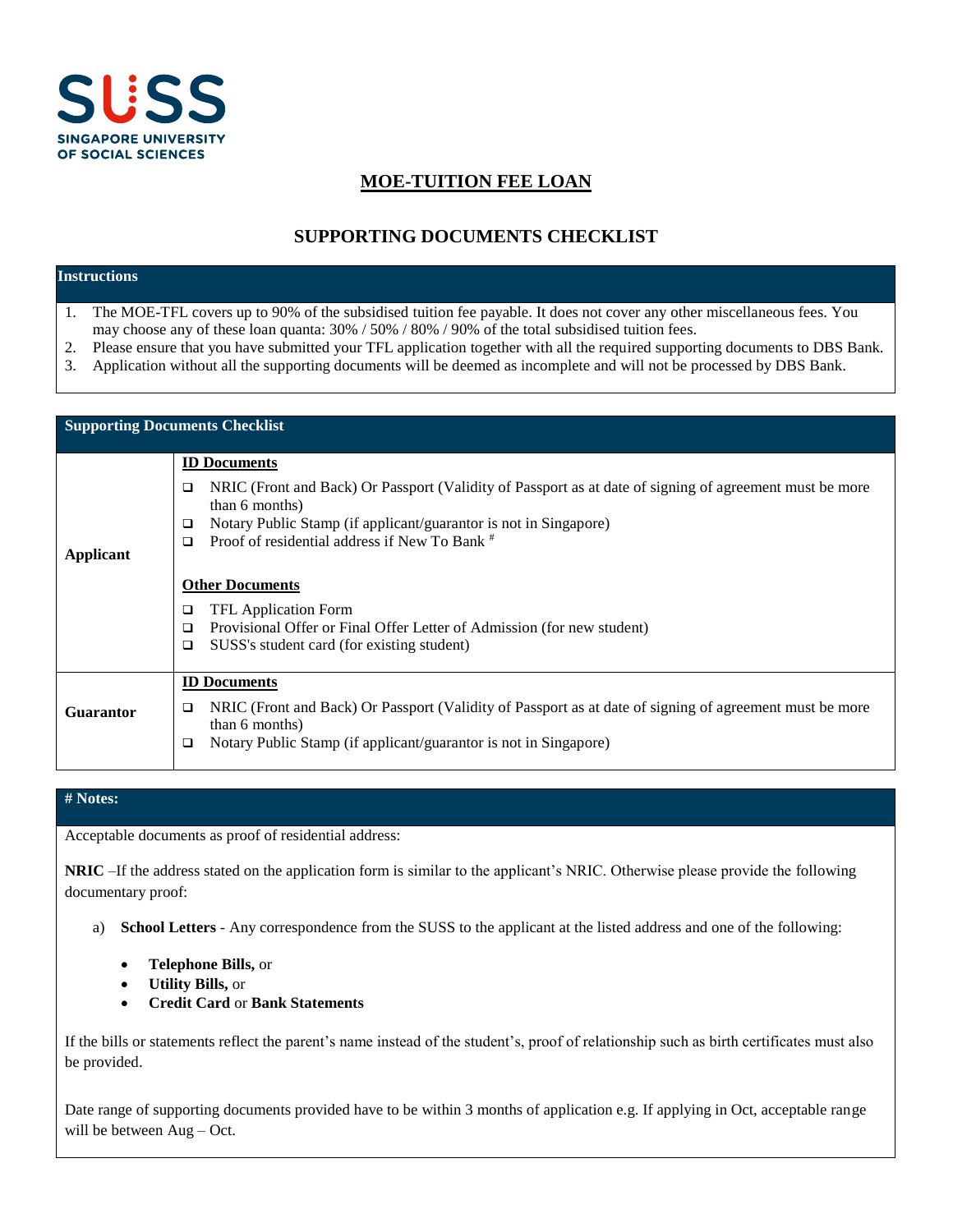

# **TUITION FEE LOAN APPLICATION FORM (FULL-TIME UNDERGRADUATE STUDENTS)**

## **INSTRUCTIONS**

- 1. All SUSS students (i.e. Singapore Citizens [SC) or Singapore Permanent Residents [PR) or International Student [IS])who are receiving MOE fee subsidy for their full-time undergraduate studies at Singapore University of Social Sciences are eligible to apply for Tuition Fee Loan (TFL) of up to 90% of the subsidised tuition fee payable by SC.
- 2. The following categories of students are not eligible for TFL:
	- a) Students who are receiving Government/Statutory Board /Singapore University of Social Sciences scholarships which cover 100% tuition fees
	- b) Students who are receiving Mendaki Study Loan Full-Time Scheme (Degree) which covers 100% tuition fees
	- c) Students using Central Provident Fund ("CPF") savings for payment of 100% of the subsidised tuition fees
	- d) Students who are taking non-undergraduate programmes
	- e) Students who are not receiving MOE tuition grant for their full-time undergraduate programmes
- 3. A guarantor is required for the TFL. There are no income criteria but the guarantor must be:
	- a) between 21 and 60 years old
	- b) not a bankrupt
	- c) a SC guarantor if you are a SC
	- d) a SC or PR guarantor if you are a PR
	- e) a SC or PR or foreigner if you are a IS

4. First-time applicants and their guarantors are required to **personally visit any branch of the DBS Bank with the supporting documents as listed in the document checklist attached in the Tuition Fee Loan Application form.**

- 5. When completing the TFL Application Form, do not leave any fields uncompleted. Please indicate "NA" if any field is not applicable.
- 6. Deadline for Application of Tuition Fee Loan:

| <b>Start Date of Application</b> | <b>Submission Date</b> |
|----------------------------------|------------------------|
| June                             | 15 July                |

- 7. A student with existing TFL who wish to vary his loan quantum must make a request directly to the DBS bank where the loan was originally approved. It is the student's responsibility to inform DBS bank if there are any changes to your contact details, e.g. mailing address, contact numbers, email address.
- 8. Students who are awarded scholarships after the TFL application and thus do not require TFL to offset their tuition fees must inform DBS bank and the University immediately to expedite cancellation of their TFL application.
- 9. For more information or assistance, please contact:

DBS Bank Tel: 6333 0033 Website: www.dbs.com.sg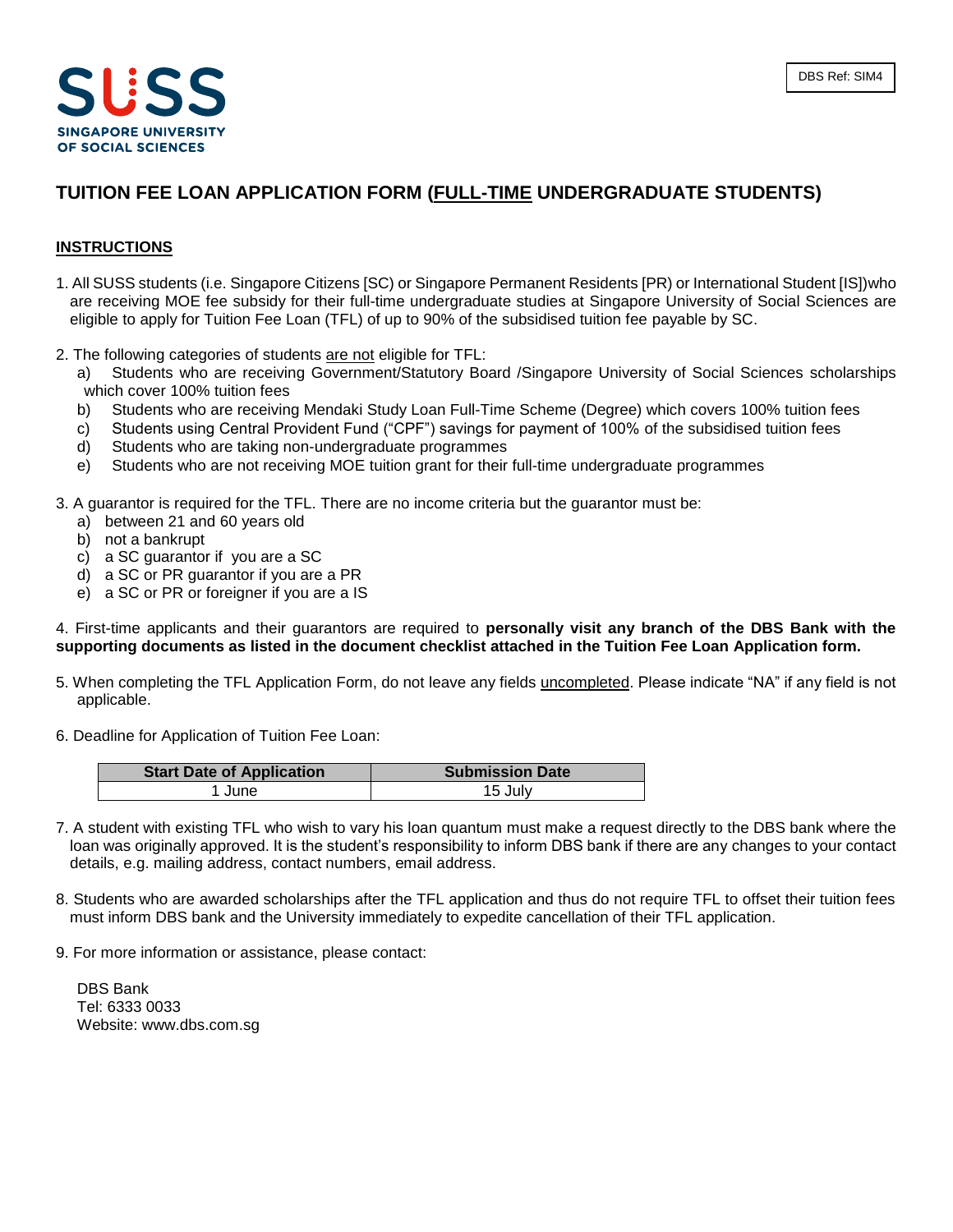## DBS Ref: SIM4

# **APPLICATION FORM FOR TUITION FEE LOAN (Singapore University of Social Sciences Full-Time Undergraduate Students)**

To take effect from Academic Year \_\_\_\_\_\_\_\_\_ (YYYY)

| <b>PARTICULARS OF BORROWER</b>                                                                                                                                                                                                                                                                                                                         |                |              |                                                           |                 |                           |  |
|--------------------------------------------------------------------------------------------------------------------------------------------------------------------------------------------------------------------------------------------------------------------------------------------------------------------------------------------------------|----------------|--------------|-----------------------------------------------------------|-----------------|---------------------------|--|
| Name as in NRIC in BLOCK LETTERS (Mr/Mdm/Miss/Mrs*)                                                                                                                                                                                                                                                                                                    |                |              | NRIC No.:                                                 |                 |                           |  |
| (Underline surname and alias if any)                                                                                                                                                                                                                                                                                                                   |                |              |                                                           |                 |                           |  |
|                                                                                                                                                                                                                                                                                                                                                        |                |              |                                                           |                 |                           |  |
| Date of Birth (DD/MM/YYYY):                                                                                                                                                                                                                                                                                                                            | Nationality:   |              | <b>Marital Status:</b>                                    |                 |                           |  |
|                                                                                                                                                                                                                                                                                                                                                        |                |              |                                                           | Single/Married* |                           |  |
| Home Address:                                                                                                                                                                                                                                                                                                                                          |                |              |                                                           |                 |                           |  |
| Block/House No:<br>Unit No:                                                                                                                                                                                                                                                                                                                            |                | Postal Code: |                                                           |                 |                           |  |
| $\sim$                                                                                                                                                                                                                                                                                                                                                 |                |              |                                                           |                 |                           |  |
|                                                                                                                                                                                                                                                                                                                                                        |                |              |                                                           |                 |                           |  |
|                                                                                                                                                                                                                                                                                                                                                        |                |              |                                                           |                 |                           |  |
|                                                                                                                                                                                                                                                                                                                                                        |                |              |                                                           |                 |                           |  |
| Email Address: North American Security of the Community of the Community of the Community of the Community of                                                                                                                                                                                                                                          |                |              |                                                           |                 |                           |  |
|                                                                                                                                                                                                                                                                                                                                                        |                |              |                                                           |                 |                           |  |
| *Delete where not applicable                                                                                                                                                                                                                                                                                                                           |                |              |                                                           |                 |                           |  |
| <b>INTEND / CURRENT COURSE OF STUDY</b>                                                                                                                                                                                                                                                                                                                |                |              |                                                           |                 |                           |  |
| Programme Name:                                                                                                                                                                                                                                                                                                                                        |                |              | Personal Identifier (PI) No.:<br>(For existing student)   |                 | Join Intake:              |  |
|                                                                                                                                                                                                                                                                                                                                                        |                |              |                                                           |                 |                           |  |
| <b>FINANCING REQUIRED</b>                                                                                                                                                                                                                                                                                                                              |                |              |                                                           |                 |                           |  |
|                                                                                                                                                                                                                                                                                                                                                        |                | Yes $\Box$   | No <sub>Q</sub>                                           |                 |                           |  |
| Do you have existing Tuition Fee Loan with other banks?<br>$\bullet$                                                                                                                                                                                                                                                                                   |                |              |                                                           |                 |                           |  |
|                                                                                                                                                                                                                                                                                                                                                        |                |              |                                                           |                 |                           |  |
|                                                                                                                                                                                                                                                                                                                                                        |                |              |                                                           |                 |                           |  |
| Amount of financing required (tick only one box below):<br>$\bullet$                                                                                                                                                                                                                                                                                   |                |              |                                                           |                 |                           |  |
| $\square$ 90% of the subsidised tuition fee payable by SC                                                                                                                                                                                                                                                                                              |                |              | $\square$ 80% of the subsidised tuition fee payable by SC |                 |                           |  |
| $\square$ 50% of the subsidised tuition fee payable by SC                                                                                                                                                                                                                                                                                              |                |              | $\square$ 30% of subsidised tuition fee payable by SC     |                 |                           |  |
|                                                                                                                                                                                                                                                                                                                                                        |                |              |                                                           |                 |                           |  |
| <b>PARTICULARS OF GUARANTOR (the Guarantor)</b>                                                                                                                                                                                                                                                                                                        |                |              |                                                           |                 |                           |  |
| Name as in NRIC in BLOCK LETTERS (Mr/Mdm/Miss/Mrs*)<br>(Underline surname and alias if any)                                                                                                                                                                                                                                                            |                |              |                                                           | NRIC No.        |                           |  |
|                                                                                                                                                                                                                                                                                                                                                        |                |              |                                                           |                 |                           |  |
|                                                                                                                                                                                                                                                                                                                                                        |                |              |                                                           |                 |                           |  |
| Date of Birth (DD/MM/YYYY):<br>$(21 - 60$ years old)                                                                                                                                                                                                                                                                                                   | Nationality:   |              | <b>Marital Status:</b>                                    |                 | Relationship to Borrower: |  |
|                                                                                                                                                                                                                                                                                                                                                        |                |              | Single/Married*                                           |                 |                           |  |
|                                                                                                                                                                                                                                                                                                                                                        |                |              |                                                           |                 |                           |  |
| Name & Address of Employer                                                                                                                                                                                                                                                                                                                             | Occupation     |              | Years with Employer                                       | Office Tel No.  |                           |  |
|                                                                                                                                                                                                                                                                                                                                                        |                |              |                                                           |                 |                           |  |
| Home Address:                                                                                                                                                                                                                                                                                                                                          |                |              |                                                           |                 |                           |  |
|                                                                                                                                                                                                                                                                                                                                                        |                |              |                                                           |                 |                           |  |
| Block/House No:<br>Unit No:                                                                                                                                                                                                                                                                                                                            |                | Postal Code: |                                                           |                 |                           |  |
| $\mathcal{L}_{\mathcal{A}}$                                                                                                                                                                                                                                                                                                                            |                |              |                                                           |                 |                           |  |
| Street Name: The Commission of the Commission of the Commission of the Commission of the Commission of the Commission of the Commission of the Commission of the Commission of the Commission of the Commission of the Commiss                                                                                                                         |                |              |                                                           |                 |                           |  |
|                                                                                                                                                                                                                                                                                                                                                        |                |              |                                                           |                 |                           |  |
| Mobile Phone No: <u>contract the contract of the contract of the contract of the contract of the contract of the contract of the contract of the contract of the contract of the contract of the contract of the contract of the</u><br>Residential Phone No: Note and the contract of the contract of the contract of the contract of the contract of |                |              |                                                           |                 |                           |  |
| Email Address: No. 2006. The Contract of the Contract of the Contract of the Contract of the Contract of the Contract of the Contract of the Contract of the Contract of the Contract of the Contract of the Contract of the C                                                                                                                         |                |              |                                                           |                 |                           |  |
| *Delete where not applicable                                                                                                                                                                                                                                                                                                                           |                |              |                                                           |                 |                           |  |
| Are you a guarantor to any other plan? If yes, please furnish the following details:                                                                                                                                                                                                                                                                   |                |              |                                                           |                 |                           |  |
|                                                                                                                                                                                                                                                                                                                                                        |                |              |                                                           |                 |                           |  |
| Name of Borrower                                                                                                                                                                                                                                                                                                                                       | Name of Lender |              | Type of Facility                                          |                 | <b>Amount Guaranteed</b>  |  |
|                                                                                                                                                                                                                                                                                                                                                        |                |              |                                                           |                 |                           |  |
|                                                                                                                                                                                                                                                                                                                                                        |                |              |                                                           |                 |                           |  |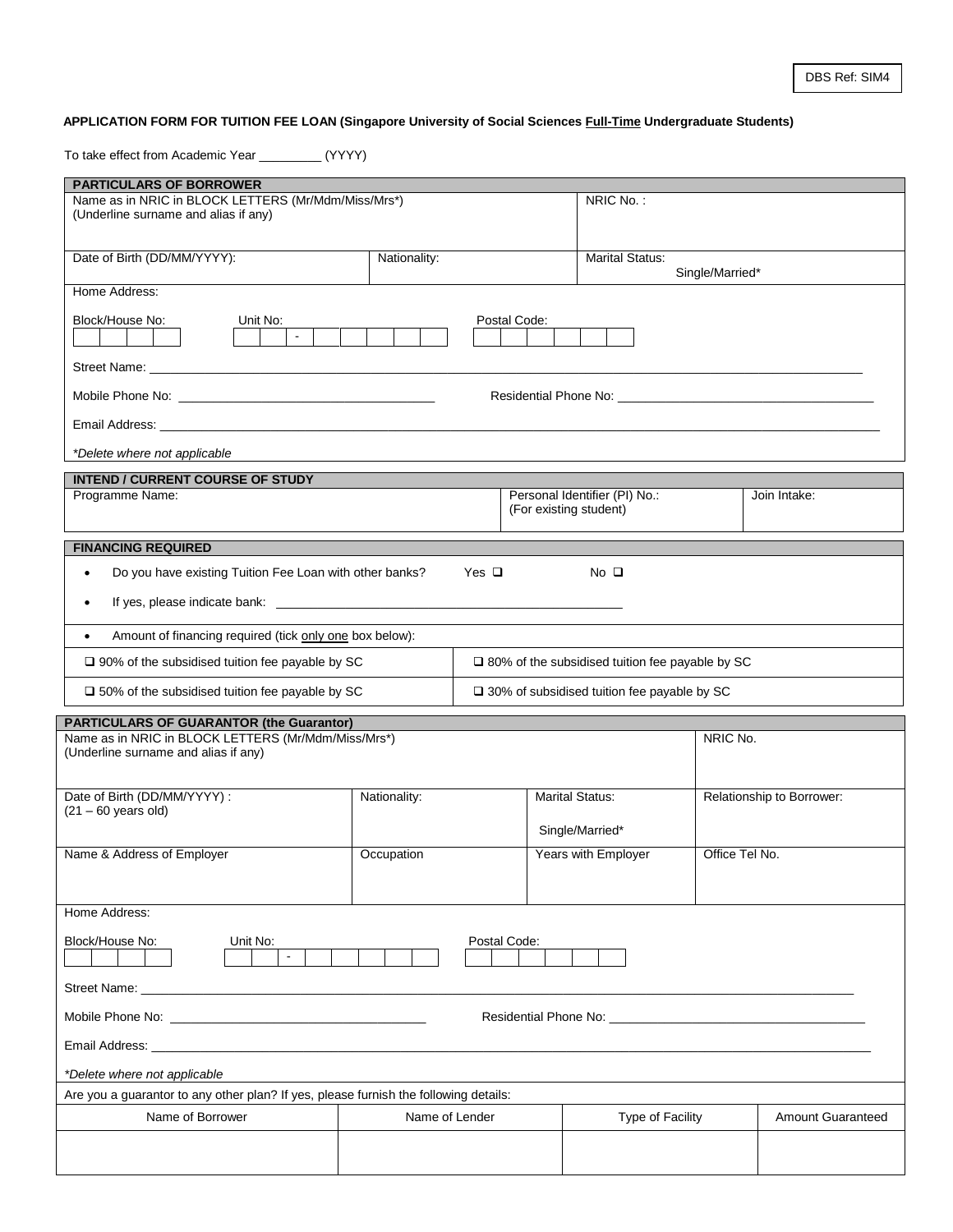## **DECLARATION BY BORROWER**

In consideration of DBS Bank agreeing to grant me the Tuition Fee Loan (TFL) on behalf of Singapore University of Social Sciences at my request, I hereby:

- i) Confirm and declare that I:
	- a) had not previously received a government-subsidised university education (whether taken on a full or part time basis); and
	- b) am eligible to receive the tuition grant for my full-time undergraduate studies at Singapore University of Social Sciences .
- ii) declare that (a) I am not a bankrupt; (b) the information given in this application is true and correct; (c) I have not wilfully withheld any material fact; and (d) I have understood all the terms & conditions governing this TFL Agreement.
- iii) agree to be bound by the DBS Bank's Privacy Policy, as may be amended, supplemented or substituted by DBS Bank from time to time. DBS Bank's Privacy Policy can be obtained by (a) downloading a soft copy from DBS Bank's website (DBS Bank's website at [www.dbs.com/privacy\)](http://www.dbs.com/privacy); or (b) obtaining a hard copy from a DBS/POSB branch.
- iv) consent to the collection, use, disclosure and processing of my information and particulars relating to and in connection with me (whether contained in this application or otherwise), any and all of my accounts/facilities with DBS Bank (whether held alone or jointly), any transaction or dealings between me and/or Singapore University of Social Sciences and DBS Bank, my credit standing and financial position, in accordance with the terms & conditions governing this TFL Agreement and DBS Bank's Privacy Policy, as may be amended by DBS Bank from time to time.
- v) I am aware of Singapore's firm stance against illegal and illicit activities. I confirm that my application for this facility/product is not for illegitimate purposes and that this facility/product will not be used as a platform for illegal activities.

I understand that DBS Bank reserves the right to reject my application without assigning any reasons.

Signature of Borrower: \_\_\_\_\_\_\_\_\_\_\_\_\_\_\_\_\_\_\_\_\_\_\_\_\_\_\_\_\_\_\_\_\_\_\_ Date: \_\_\_\_\_\_\_\_\_\_\_\_\_\_\_\_\_\_\_\_\_\_\_\_\_\_\_\_\_\_\_\_\_\_\_\_\_\_

#### **DECLARATION BY GUARANTOR**

I hereby:

- i) declare that (a) I am not a bankrupt; (b) the information given in this application is true and correct; (c) I have not wilfully withheld any material fact; and (d) I have understood all the terms & conditions governing this TFL Agreement.
- ii) agree to be bound by DBS Bank's Privacy Policy, as may be amended, supplemented or substituted by DBS Bank from time to time. DBS Bank's Privacy Policy can be obtained by (a) downloading a soft copy from DBS Bank's website (DBS Bank's website at [www.dbs.com/privacy\)](http://www.dbs.com/privacy); or (b) obtaining a hard copy from a DBS/POSB branch.
- iii) consent to the collection, use, disclosure and processing of my information and particulars relating to and in connection with me (whether contained in this application or otherwise), any and all of my accounts/facilities with DBS Bank (whether held alone or jointly), any transactions or dealings between me and/or Singapore University of Social Sciences and DBS Bank, my credit standing and financial position, in accordance with the terms & conditions governing this TFL Agreement and DBS Bank's Privacy Policy, as may be amended by DBS Bank from time to time.
- iv) I am aware of Singapore's firm stance against illegal and illicit activities. I confirm that my application for this facility/product is not for illegitimate purposes and that this facility/product will not be used as a platform for illegal activities.

| Signature of Guarantor: | ' )ate. |  |
|-------------------------|---------|--|
|                         |         |  |

## **For Bank use only:**

|          | Recommended by: | Date: |
|----------|-----------------|-------|
| DBS Ref: | Approved by:    | Date: |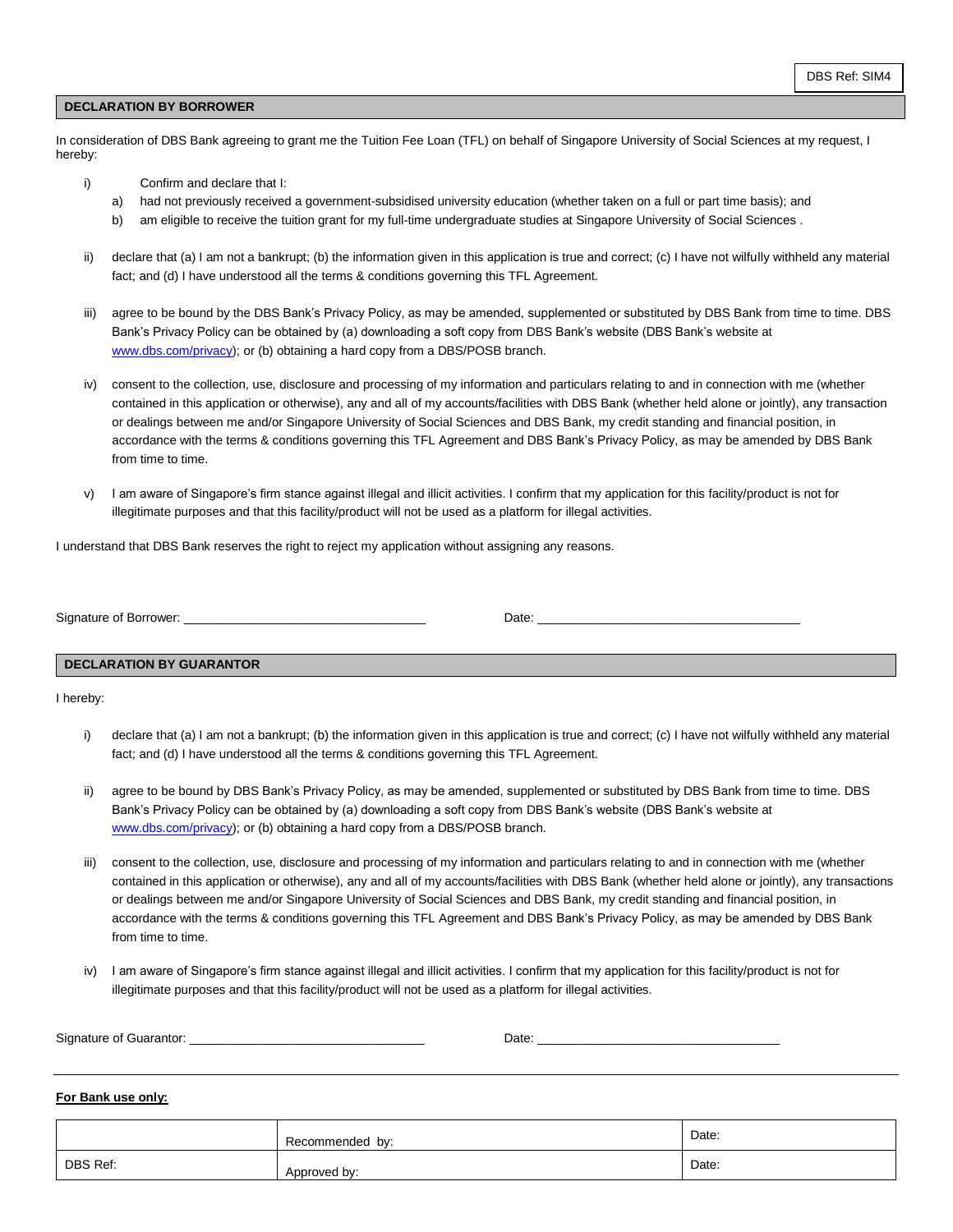#### **TERMS AND CONDITIONS RELATING TO THE TUITION FEE LOAN SCHEME FOR SINGAPORE UNIVERSITY OF SOCIAL SCIENCES**

#### **1 NO MULTIPLE FINANCING**

Once the Tuition Fee Loan (The Loan) is granted by any participating bank ("the Bank"), the Borrower shall not make any application for Tuition Fee Loan to any other operating bank during the duration of the course of study.

#### **2 DEATH, INSANITY, BANKRUPTCY OR ANY DISABILITY OF GUARANTOR**

In the event of the death, insanity, bankruptcy or any disability of the guarantor during the period before full repayment of the Loan and interest thereon, the Borrower shall inform the Bank immediately of the happening of such event and shall furnish another guarantor in place thereof within one month of such event(s).

#### **3 DISBURSEMENT**

The Loan will be credited directly into the Borrower's account with Singapore University of Social Sciences on such date(s) and in such amount and manner as shall be specified by Singapore University of Social Sciences.

#### **4 INTEREST COMPUTATION**

Interest at the average of the prime rates of the following banks, DBS, OCBC, and UOB, prevailing on the first day of each quarter or such other rate as may be determined from time to time by the Bank will be chargeable on the loan on the first (1st) day of the third (3rd) month following Borrower's graduation. In the event that the Borrower leaves Singapore University of Social Sciences without completing the course of study, interest will be chargeable with effect from the first day of the month immediately following the month in which notification of such non-completion is given to the Bank.

## **5 VARIATION OF LOAN QUANTUM**

In the event that the borrower does not require any loan for any particular year or wishes to vary the loan quantum, he must notify the Bank and University in writing not later than 31st May (for July semester) of the same academic year, or not later than 30th November (for January semester) preceding the academic year in question. The borrower may only vary the loan quantum on a yearly basis and may not vary on a term or semester basis.

#### **6 REPAYMENT**

Repayment may be made in one lump sum or by equal monthly instalments comprising both principal and interest and payment of the lump sum or equal monthly instalment shall be made not later than two (2) years from the date that interest is first chargeable on the Loan or upon securing employment, whichever is earlier, and thereafter payment of monthly instalments shall be made on the 1st day of each month. The minimum amount repayable is \$100 per month and the repayment period may be extended up to a maximum of twenty (20) years. Any amount which remains outstanding thereafter shall become immediately due and payable.

In the event that the Borrower leaves Singapore University of Social Sciences without completing his/her course of study the Loan outstanding shall become immediately due and payable, subject to the Bank's right to exercise its option to allow such repayment by monthly instalments on such terms and conditions as it deems fit.

#### **7 REDEMPTION**

The Borrower may, by giving not less than seven (7) days' written notice to the Bank, make full or partial repayments of not less than \$1,000 each or in multiples thereof.

## **8 FEES PAYABLE**

The Borrower shall pay:-<br>8.1 All costs fees

- 8.1 All costs, fees, expenses and other charges legal or otherwise including stamp duty incurred in the preparation and execution of any document(s) required by the Bank under the provisions hereof.
- 8.2 All legal fees as between solicitors and client and other costs and disbursements in connection with demanding and enforcing payment of monies due hereunder and/or any of the covenants, undertakings, stipulations, terms and conditions contained herein.

and the Bank reserves the right to debit the Borrower's account with the same.

#### **9 EVENTS OF DEFAULT**

The Loan and interest thereon or any part thereof for the time being outstanding and unpaid and all other charges and monies payable hereunder shall on demand become due and payable by the Borrower in any of the following events of default:-

- 9.1 If the Borrower defaults in the payment of any of the instalments of the Loan and interest thereon or any part thereof on the due date or dates or in the payment of any other monies hereby covenanted to be paid.
- 9.2 If the Borrower commits or threatens to commit a breach of any of the covenants, undertakings, stipulations, terms and conditions contained herein.
- 9.3 If the Borrower shall enter into any arrangement or composition for the benefit of creditors or shall have a receiving or adjudication order made against him.
- 9.4 If a situation has arisen or there has been a material change in the circumstances of the Borrower which in the opinion of the Bank will affect the Borrower's ability to repay the Loan and interest thereon or will make it improbable for the Borrower to observe and perform his obligation hereunder.
- 9.5 If the Borrower fails to furnish another guarantor as required in condition within one (1) month of the death, insanity, bankruptcy or disability of the guarantor or such longer period as the Bank may allow.

#### **10 ADDITIONAL INTEREST**

In the event of default by the Borrower to pay the Loan or any part thereof on the due date or dates, then, and without prejudice to the remedies of the Bank and hereunder, the Borrower shall pay additional interest at the rate of 1% per month or at such other rate(s) as the Bank may determine from time to time for the late payment of each instalment. When the loan and interest thereon and all monies payable hereunder become due and payable by the Borrower in the event of his default and upon demand by the Bank the Borrower shall pay to the Bank additional interest at the rate of 1% per month or at such other rate(s) as the Bank may determine from time to time on the outstanding loan, interest (inclusive of additional interest aforesaid) and other monies due and owing to the Bank until the date of full settlement.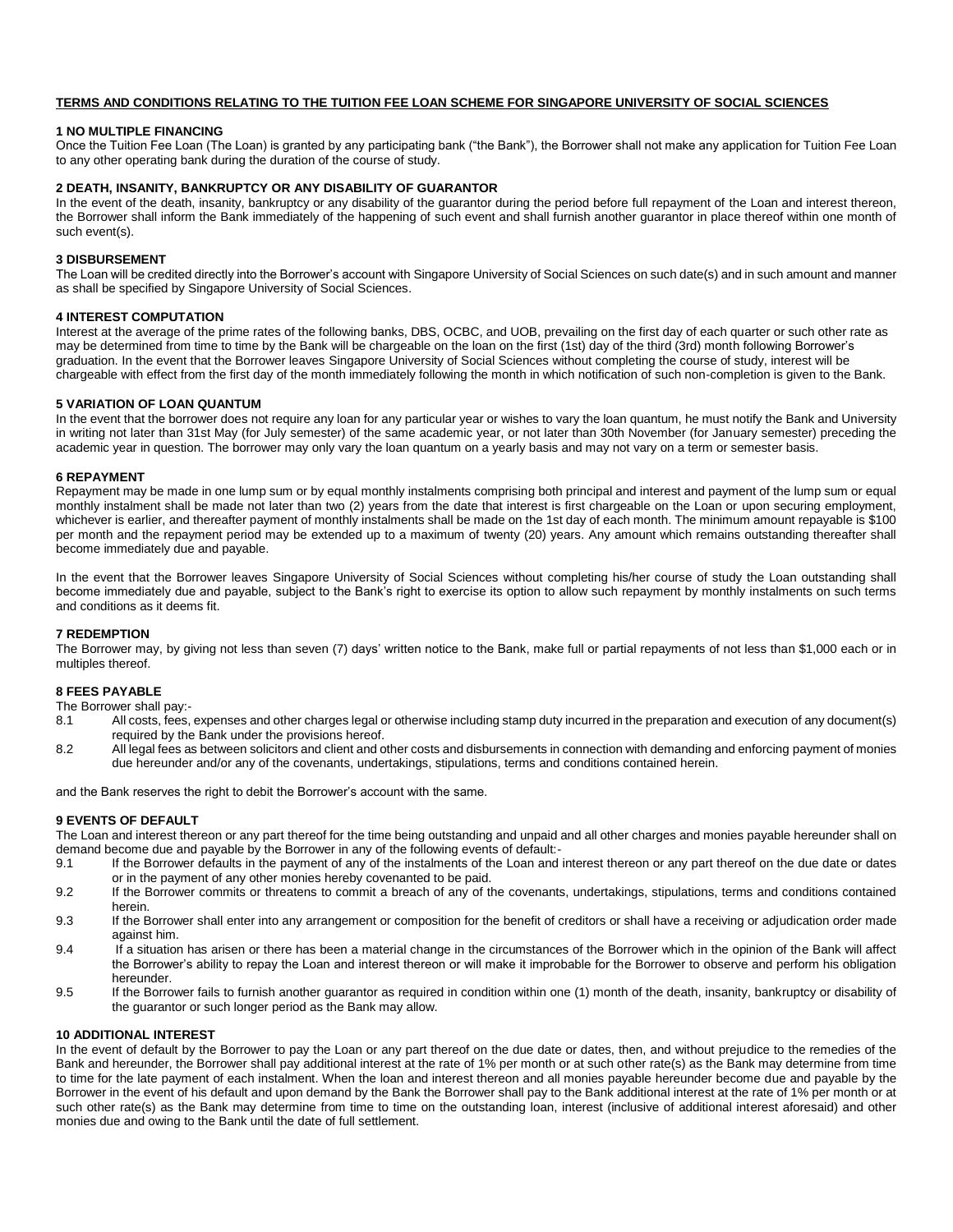#### **11 RIGHT OF SET-OFF**

In addition to any remedies, lien, right of set-off or other rights which the Bank may have by law and hereunder, the Bank shall be entitled at any time and without notice to the Borrower or the Guarantor to combine or consolidate all or any of the Borrower's account(s) and/or Guarantor's account(s) with the Bank anywhere or set-off or transfer any sum or sums standing in one or more of such accounts in or towards satisfaction of all or any of the monies and liabilities due by the Borrower hereunder.

#### **12 INDULGENCE GRANTED**

No neglect, delay or forbearance of the Bank to require or enforce payment of any monies hereunder or to require or enforce the performance or observance of any covenant hereunder nor the granting of any time by the Bank to the Borrower shall in any way prejudice or affect any of the rights, powers or remedies of the Bank, nor will the Bank's right be prejudiced or waived in respect of any other or subsequent breach of any of the covenants, undertakings, stipulations, terms and conditions by the Borrower aforesaid.

#### **13 STATEMENT OF INDEBTEDNESS**

A statement or certificate signed by the Manager, Accountant or any other authorised officer of the Bank as to the monies and liabilities for the time being due to or incurred by the Bank shall subject only to computation and/or clerical mistakes be final and conclusive and be binding on the Borrower.

#### **14 NOTICE OF DEMAND**

Any demand for payment of monies or any other demand or notice hereunder may be made by the Manager, Accountant, Legal Officer or by any person or firm for the time being acting as solicitor or solicitors for the Bank by letter addressed to the Borrower and sent by post or delivered by the last known address of the Borrower and a notice of demand so given or made shall be deemed to be received on the day it was left at the last known address of the Borrower or the day after which it is posted as the case may be.

#### **15 GOODS AND SERVICES TAX**

In the event that any GST or any other taxes, levies or charges whatsoever are now or hereafter required by law to be paid on or in respect of any sums payable to the Bank or any other matters under or relating to the Loan or any security relating to the Loan, the same shall be borne by the Borrower and the Borrower shall pay to the Bank the amount of any such GST or other taxes, levies or charges (or such part thereof which the law does not prohibit the Bank from collecting from the Borrower) on or before the same becomes due under law, in addition to all other sums payable to the Bank in relation to the Loan and the Borrower shall indemnify the Bank against payment thereof.

#### **16 GOVERNING LAW**

The terms and conditions herein shall be governed by and construed in accordance with the laws of Singapore and the parties hereto agree to submit to the non-exclusive jurisdiction of the courts of Singapore.

#### **17 GENERAL**

- 17.1 The Borrower shall inform the Bank immediately of any change in the Borrower's or the guarantor's address.
- 17.2 All references to the Bank herein are in relation to the Bank acting as agent for Singapore University of Social Sciences under the Singapore University of Social Sciences Tuition Fee Loan Scheme.

#### **18 THIRD PARTY CLAUSE**

It is hereby expressly declared that none of the terms and/or conditions relating to the Loan shall be enforceable by any third party. In this Clause, the expression "third party" shall mean any person(s) other than:-

- (a) the Borrower
- (b) the Bank and its successors and assigns; and

(c) Singapore University of Social Sciences and its successors and assigns.

Notwithstanding any terms and/or conditions relating to the Loan, the consent of any third party is not required for any variation (including any release or compromise of any liability) or termination of the Loan.

### **19 AMENDMENTS TO TERMS AND CONDITIONS**

- 19.1 Singapore University of Social Sciences may vary any of these Terms and Conditions at any time but will, in most instances, give the Borrower and/or Guarantor at least 30 days' notice by Singapore University of Social Sciences or the Bank, of any variation which relates to Borrower's and/or Guarantor's liabilities and obligations before such variation takes effect.
- 19.2 All variation shall take effect and bind the Borrower and Guarantor from the date specified in our notice. The advance notice may be given to the Borrower and Guarantor by post or by exhibiting the variations or a set of the revised Terms and Conditions at any branches of the Bank or via publication through any media. Upon such exhibition or publication, the Borrower and Guarantor shall be deemed to have notice of such variations or amended Terms and Conditions.
- 19.3 If the Borrower or Guarantor does not accept any variation to these Terms and Conditions, the Borrower shall immediately repay to the Bank all monies owing under the Loan. Where the Borrower continues to use the Loan or if the Loan remains outstanding after such notification, the Borrower or Guarantor shall be deemed to have agreed with and accepted such change(s).

#### **20 SHARING OF INFORMATION**

Singapore University of Social Sciences and the Bank may disclose to each other such information about the Borrower and/or the Guarantor as they deem fit for purposes of this Agreement.